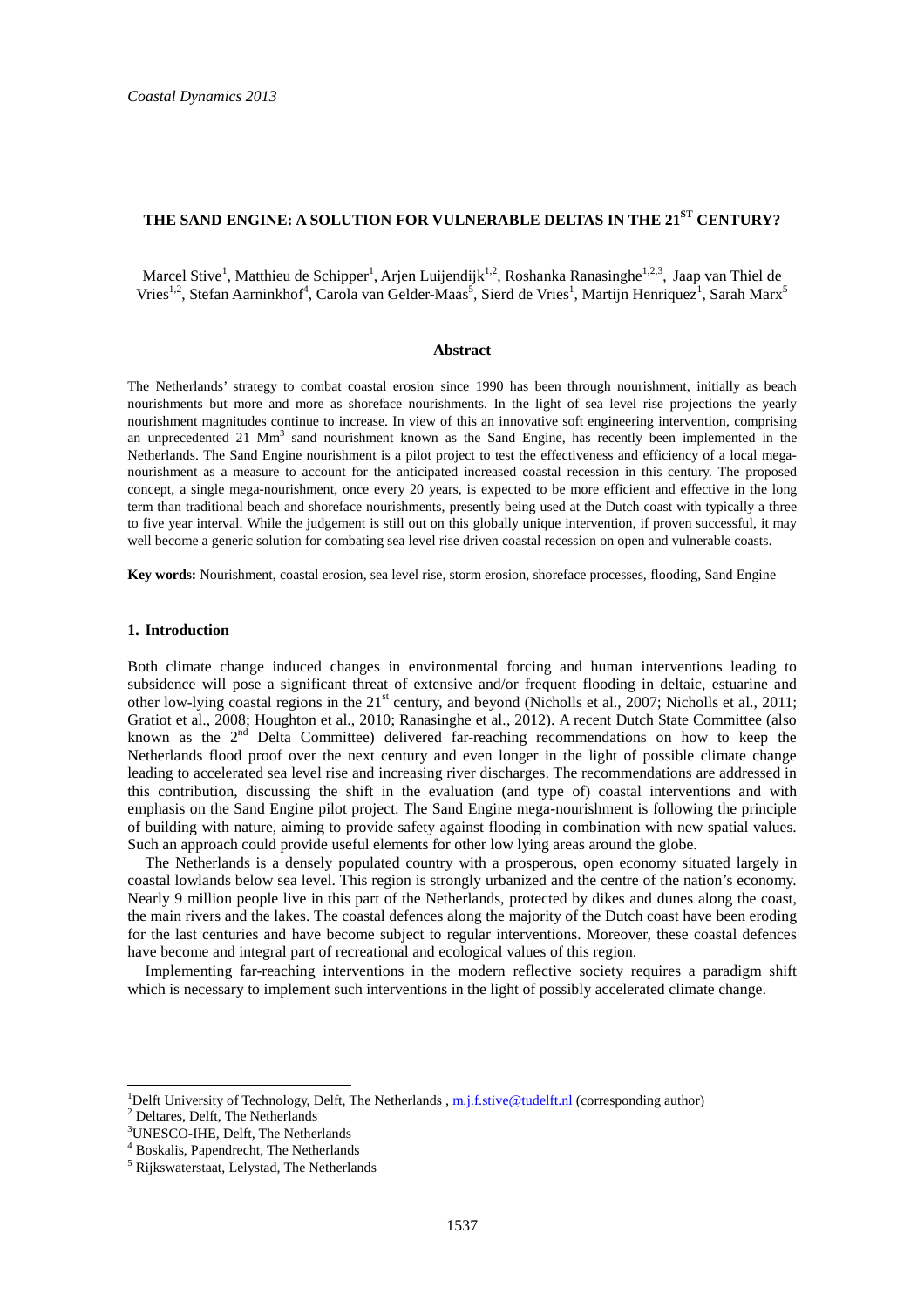### **2. Paradigm shift**

The paradigm shift in the approach of water and coastal management which is observable during the last decades represents a major challenge for the coming century. Where in the past the challenge was formulated as to "fight" the forces of nature, today's approach recognises the many issues other than protection against flooding and especially the multiple ecological forces that have to be accommodated and can help the processes of protection. While this issue has received attention in the western world since about two decades, it is increasingly also being recognized by the non-western world, notably the growth countries. This implies that water and coastal management have become interdisciplinary as well as transdisciplinary (Waterman, 2010). Some of the issues and dilemmas involved in this challenge are illustrated by the following examples.

In a critical evaluation of the morphological, ecological and socio-economic effects of the Delta project (following the 1953 flood disaster), Saeijs et al. (2004) advocate working with nature in any future flood protection project in estuarine and coastal environments. A number of their recommendations exemplify this: " ..(1) If there is still is a choice, leave untouched estuaries and deltas alone. … (2) If there is already a history of human intervention, try to adopt the most flexible approaches to safety and development. ...(3) Reversible and local measures within the limits of the natural processes are preferable….".

The recommendations of Saeijs et al. (2004) regarding working with nature are in line with today's policy (cf. the coastal policy to maintain the coastline with "soft" solutions rather than hard (concrete) barriers). Nevertheless implementing the recommendations appears to be complex. For instance, sea dikes may hamper natural processes, but from an economic viewpoint it is generally not justifiable to remove dikes, let alone from a socio-emotional perspective. The complexity may be further illustrated by comparing the Saeijs et al. (2004) statement with the conclusions of Jonkman *et al.* (2005) drawing lessons for the Dutch from the New Orleans flood disaster of 2005. The latter observe a tendency in Dutch policy to head towards the US model of mitigating the consequences instead of strengthening the flood defences, while prevention of floods is receiving gradually and relatively less attention. Then, arguing that (1) the protection standards are over 40 years old and have not evolved with the increase of economic value of the protected area over time, and that (2) the societal risks associated with flood defences on a national scale are larger than in other domains of the Dutch society (Ten Brinke and Bannink, 2004), these authors concluded that a fundamental debate on the required safety levels of Dutch flood defences is necessary.

However, considering the ecologically based plea of Saeijs et al. (2004) it is obvious that the format of such a fundamental debate is not trivial. Coping with the dilemmas involved, is an example of the major challenge for the near future. It illustrates that "working with nature" not simply implies the use of methods from natural sciences, but involves a range of different disciplines and asks for a transdisciplinary approach. This paradigm shift is very prominent in the Dutch coastal zone management and it is within this context that the Sand Engine concept was developed.

### **3. The Dutch Context**

The Netherlands, where  $1/3^{rd}$  of the land mass is below mean sea level (MSL), is one delta that is faced with potentially massive socio-economic consequences due to relative sea level rise (i.e. eustatic sea level rise (SLR) and other regional and local effects). It is a densely populated country (494 people/km<sup>2</sup>) with a 350 km long coastline. At present, nine million residents (out of a total of 16,7 million) live in the coastal areas, vast regions at an elevation below MSL. Roughly 65% of the country's gross national product about  $\epsilon$ 400 billion per annum — is generated within this coastal region. The major harbours and airports on or near the North Sea are vital nodes in the international transport network as well as important locations for the goods and services industries.

The damage done by hurricane Katrina in 2005 was a wake-up call to many nations around the world on the potential consequences of coastal flooding. This disaster galvanized the Dutch government to implement a 2nd Delta Committee in 2007 (after the first Delta Committee, which was implemented following the flooding of 1953), primarily to provide advice on the country's preparation for mitigating flood risk in the near and far future (up to 2200). In 2008, the 2<sup>nd</sup> Delta Committee delivered twelve recommendations for coping with climate and other environmental changes (Kabat et al., 2009). A firm recommendation of the  $2<sup>nd</sup>$  Delta Committee regarding coastal defense options was to adopt a soft engineering strategy (i.e. sand nourishment of the coastal system) to mitigate long term coastal recession.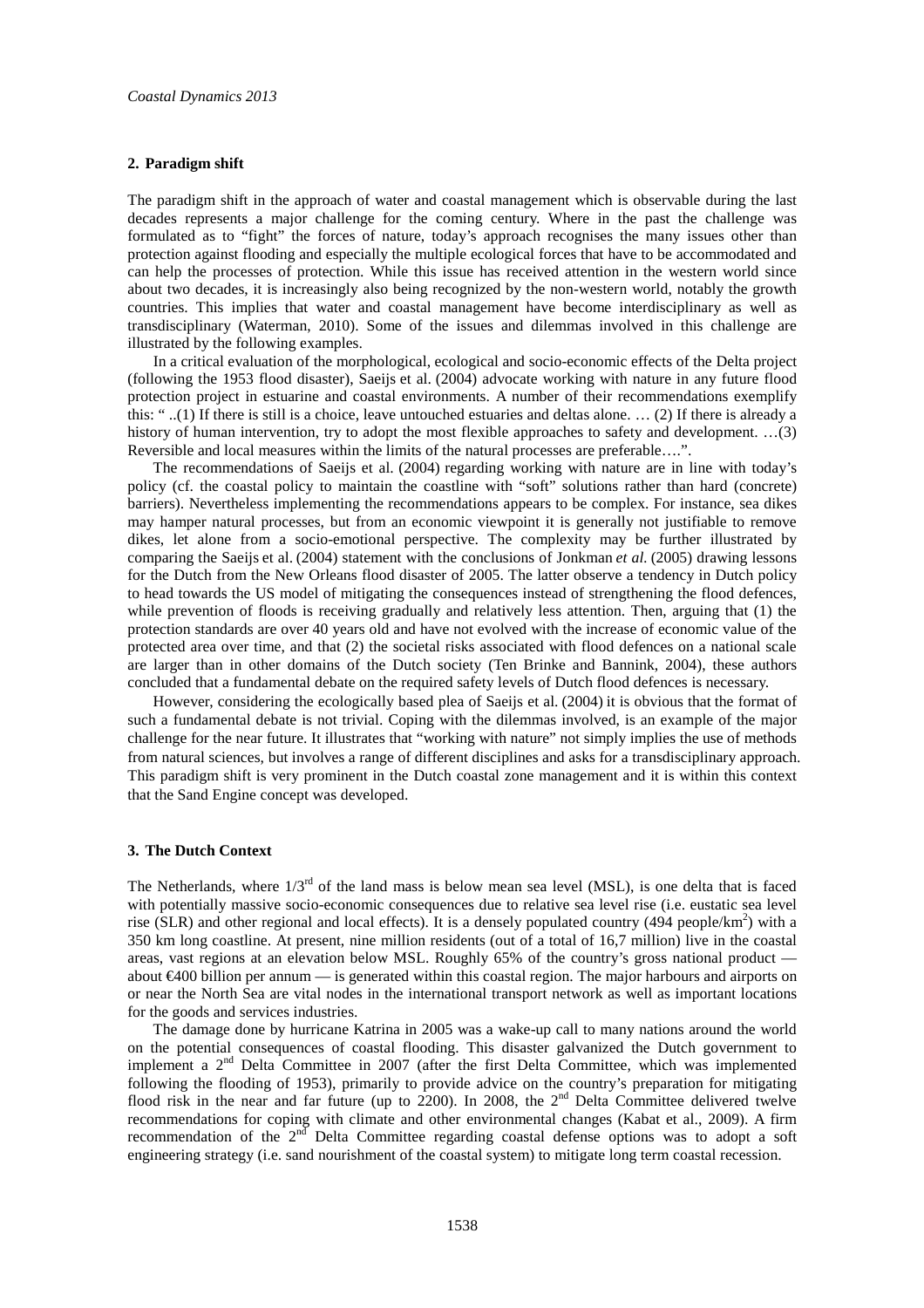After it became government policy to maintain the Dutch coastline at its 1990 position at all costs, sand nourishments have been in use in the Netherlands to mitigate coastal recession for over two decades (Rijkswaterstaat, 1990; Hanson et al., 2002). Initially these nourishments were implemented as traditional beach and dune nourishments, i.e. sand directly placed on the sub aerial beach and/or the dunes (Fig 1a). However, based on theoretical and field based findings (Stive et al., 1991; Bruun, 1996; Grunnet and Ruessink, 2005; Van Koningsveld et al., 2008) that nourishing the foreshore, just outside or just inside of the outer breaker bar is not only as effective as the traditional beach/dune nourishment approaches, but also cheaper, less intrusive on beach amenity, and much more acceptable to the public, shoreface nourishments have been widely used along the Dutch coast since the late 1990s (Fig 1b). Typically, a shoreface nourishment consists of about 1-2 Mm<sup>3</sup> of sand and has a life time of about 3-5 years (Hamm et al., 2002). The main impact of a shoreface nourishment is to feed the shoreface with sediment, thus modifying surf zone processes to ultimately result in a non-eroding or accretive beach (Grunnet and Ruessink, 2005; van Duin et al., 2004).



Localized mega nourishment

**Figure 1.** Conceptual diagram of the different nourishment strategies. Traditional beach and dune nourishments, used frequently from the 70's onwards, place sand directly on the beach and dunes (a). Shoreface nourishments, initiated in the 90's, make use of natural marine processes to redistribute the sand that is placed under water in the cross-shore direction and gradually create a wider coastal defense over time (b). Concentrated mega-nourishments, as introduced here, exploit both marine and aeolian processes, to redistribute the sand both in cross and alongshore directions (c) (after Stive et al, 2013).

The aforementioned  $2<sup>nd</sup>$  Delta Committee report also indicated that to negate the enhanced potential for coastal recession due accelerated SLR in the  $21<sup>st</sup>$  century, the yearly sand nourishment volume for the Dutch coast should be increased from a presently outdated volume of 12  $\text{Mm}^3/\text{yr}$  to 80  $\text{Mm}^3/\text{yr}$  for a high end climate change scenario (Kabat et al., 2009). If this volume of sand were to be provided in the form of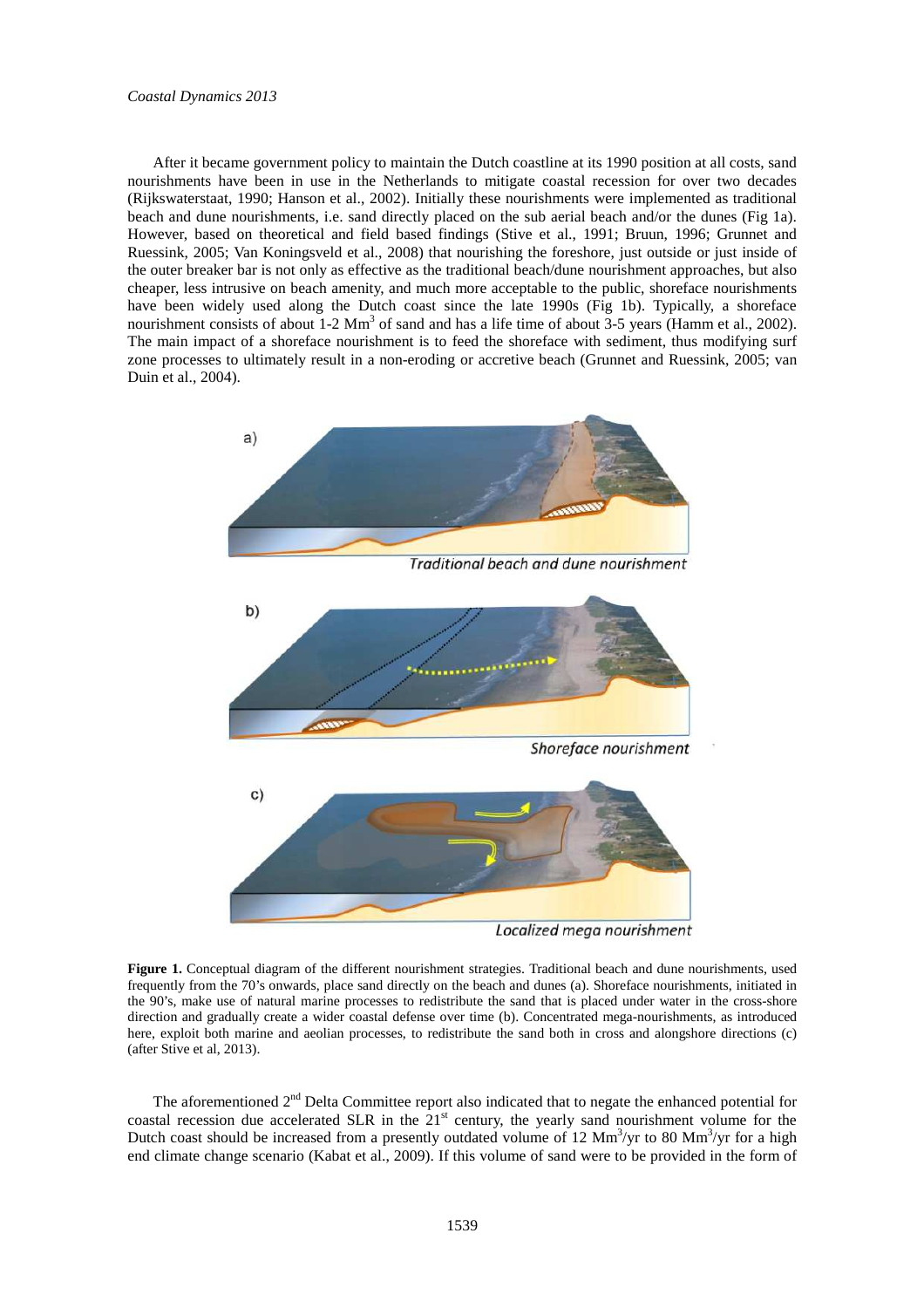# *Coastal Dynamics 2013*

traditional shoreface nourishments, to prevent SLR driven coastal recession, these nourishments will need to be implemented along the entire coastline and increased in frequency and size. This will result in a significant widening of the beach along the entire Dutch coastline. A very wide beach is however unattractive to the average beach user, primarily because the water becomes less accessible. It is within this backdrop that the bold, world-first concept of a localized mega-nourishment, or the Sand Engine was conceived (Figure 1c and Figure 2).



**Figure 2.** Aerial photograph of the Sand Engine after completion (September 2011). Picture courtesy of Rijkswaterstaat/Joop van Houdt.

# **4. The Sand Engine**

The above discussion and context calls for adaptation strategies that are unprecedented; both in form and magnitude. Recognizing this need, policymakers in the Netherlands, in close collaboration with the scientific community, have recently adopted an innovative intervention approach named "The Sand Engine" (*Zand Motor, www.zandmotor.nl*) to address the potentially massive threat of flooding in the low lying coastal zone of the Netherlands from projected Sea Level Rise (SLR). The Sand Engine is a very large sand nourishment of 21  $\text{Mm}^3$ : a nourishment magnitude for defence against flooding that is unprecedented anywhere on the globe.

The main advantages of the Sand Engine concept are: (a) a nourishment will only be required approximately every 20 years as opposed to the 2-5 year cycle of present day beach and shoreface nourishments; (b) the nourishment will slowly diffuse and advance the shoreline over  $a \sim 10 \text{km}$  stretch of the coastline in a more natural fashion; (c) the large initial local perturbation will result in a short to medium term increase of locally available space for recreation and the environment, and (d) the ecological stress, while considerable at the initial nourishment location, does not disturb adjacent areas, thereby containing it to a small ( $\sim 2.5 \text{ km}^2$ ) area. The responsible decision makers found this solution attractive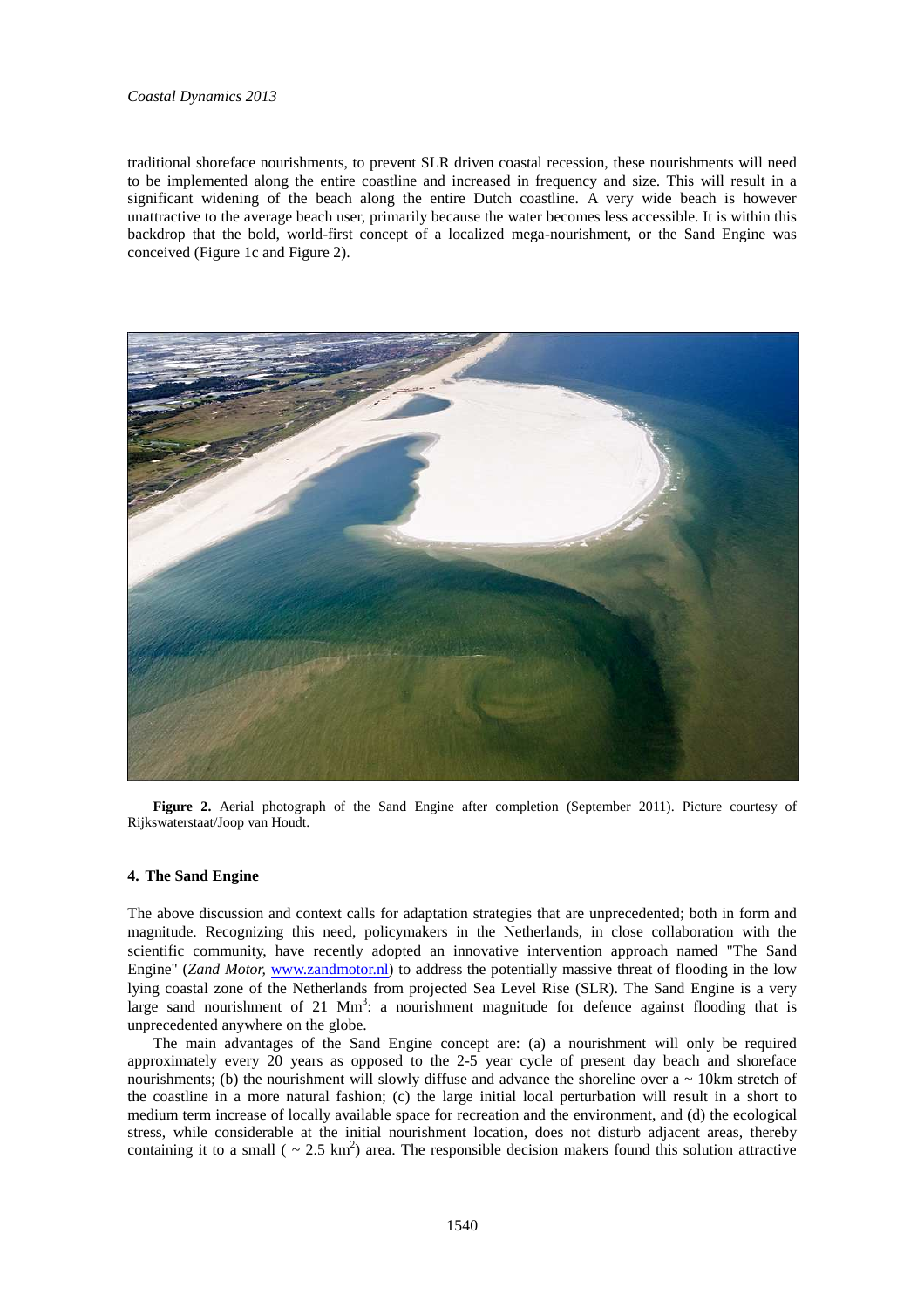and approved the mega-nourishment of  $21.5 \text{ Mm}^3$  at Ter Heijde coast in the province of South Holland (Figure 3) and, as it seems now, the Dutch public is generally in favor of this intervention.



**Figure 3.** Location map of the Sand Engine project on the south coast of the Netherlands.

The initial nourishment spans the coastal system over a 2.4 km stretch, and extends up to 1 km offshore following a specific shape (Figure 2). The main expectation is that the Sand Engine will perturb the coastal system such that the coastline will, as a minimum, be stabilized at its present position over an extended length of time (20 years) and space (10 km). An anticipated secondary benefit is the creation of environmentally and recreationally attractive space in this strongly urbanized coastal stretch.

### **5. Projections and first observations**

The state-of-the-art coastal morphodynamic numerical model Delft3D (Lesser et al., 2004) was used to obtain preliminary projections of the temporal and spatial evolution of the Sand Engine over its 20 yr planning horizon. In this preliminary model application, a slightly schematized initial bathymetry, which closely followed the prototype, was adopted.

The initial and model predicted morphology after 3, 5, 10, 15 and 20 years is shown in Figure 4. The results show that the nourishment will gradually diminish in its width (i.e. cross-shore direction) and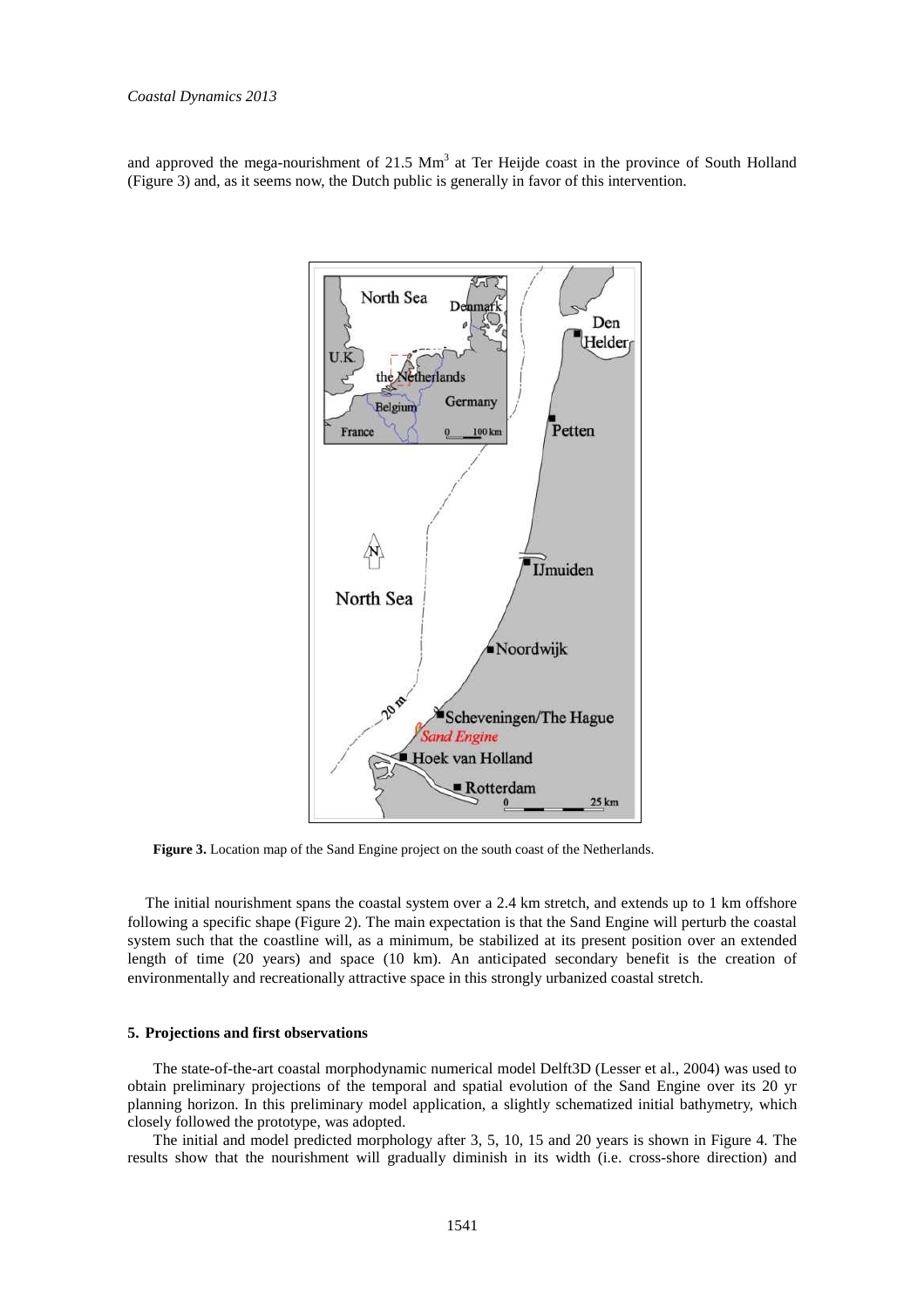extend alongshore by 8 km over a period of 20 yrs as desired (Figure 4a-f), thus feeding the adjacent coast. The approximate beach area gained over the 8 km modified coastline is approximately 200 ha. In the model, the Sand Engine, has an initial maximum cross-shore extent (maximum width) of 0.95 km and an alongshore extent (length) of 2.4 km. Within 3 years, the nourishment length increases by 1.1 km (0.7 and 0.4 km extensions to the south and north respectively) while its maximum width decreases by 0.2 km (Figure 4b). The tip of the initially alongshore parallel spit-like feature recurves shoreward, and develops into a transverse sand bar that is separated from the shoreline by a narrow channel (about 50 m wide), forming an artificial lagoon with a surface area of 17 ha (Figure 4b). From  $3 - 10$  yrs, the Sand Engine slowly diffuses such that its maximum width decreases from 0.8 km to 0.6 km while its length increases from 3.5 km to 5.3 km (extensions of 1.6 km (south) and 1.2 km (north), relative to the initial configuration (Figure 4c-d). The lagoon area decreases to 14 ha while the ocean connecting shore parallel channel continues to prevail during this time. After 15 yrs (Figure 4e), the Sand Engine is 7 km long (extensions of 2.5 km (south) and 2.1 km (north)) with a maximum width of 0.5 km, while the shore parallel channel disappears, such that the lagoon becomes a lake. Between 15-20 yrs, the predictions show a new, more hydraulically efficient channel that develops on the northern side of the main part of the remaining nourishment such that the lake reconnects with the ocean. When the 20 yr planning horizon is reached (Figure 4f), the maximum width of the nourishment is 0.45 km and its length is 8 km (extensions of 3 km south and 2.5 km north), while the artificial lagoon area decreases to 8 ha, but remains open to the ocean via its north shore channel.



**Figure 4.** Long term model predictions of the morphological development of the Sand Engine. Panel a shows the initial model bathymetry, panels b–f show the prediction 3, 5, 10, 15 and 20 years after construction. Blue colors indicate sub-aqueous zones, yellow to brown colors show the sub-aerial beach and green colors indicate the intertidal area between high and low water. Depth values of the contour levels are indicated in the color bar (after Stive et al, 2013).

Ever since the completion of the project in summer 2011, the topographic and bathymetric evolution of the Sand Engine is monitored on a monthly basis via a purpose built Jetski mounted with an RTK-GPS and an Echo sounder (accuracy  $\sim$  10 cm; van Son et al, 2010). Furthermore, regular aerial photographs are collected to visualize the development. During the first year of its existence, which included the stormy winter of 2011-2012, the shape of the Sand Engine has changed considerably (Figure 5). The maximum width decreased from 0.96 km to 0.84 km while its length increased from 2.4 km to 3.6 km  $\sim$  0.6 km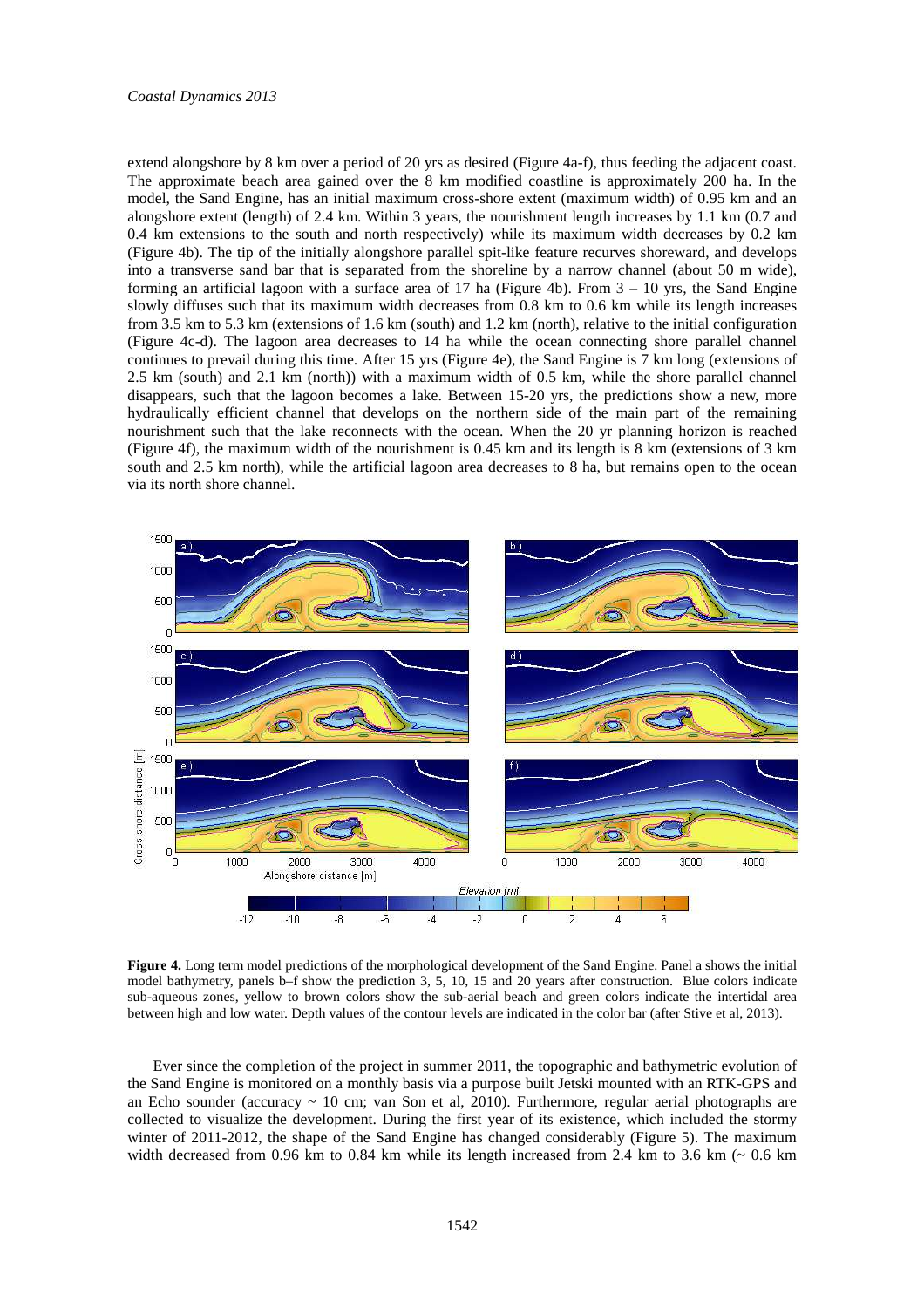extensions to the south and north). The northern tip of the initial spit-like feature has recurved shoreward and formed a transverse sand bar which is separated from the shoreline by a  $\sim$ 100 m wide approximately shore parallel channel, forming an artificial lagoon with a surface area of  $\sim 20$  ha.

Above observations of the large scale behavior of nourishment are consistent with the model predicted morphology after 1 year, thus providing a reasonable level of confidence in the longer term model projections shown in Figure 4.

# **6. Discussion on public safety**

While in general the political and public perception of the Sand Engine over the last one and a half year is positive, there have been some incidents around public safety. Since regular visitors of the Holland coast and the Beach Lifeguard units had become familiar with a straight nearly uniform beach, they are now confronted with a very dynamic and transient beach and lagoon system. Specifically the large difference in the morphology at high water versus low water (see Figure 5) leads to two safety issues. First, as the lagoon starts to fill when the water level rises the inward flood flow velocities in the channel(s) are rather high, comparable to a strong rip current. This has surprised some beach goers and the Lifeguards. Second, some parts that can be reached by foot during low water become isolated at high water (see Figure 5). This has surprised some beach visitors. Due to an increased effort of both lifeguards and beach police, most incidents concerning these issues have been avoided. Nevertheless, it remains important to inform both the Lifeguards and the general public on these safety issues.



**Figure 5.** Southward looking aerial photograph of the Sand Engine at high water *(left)* and at low water *(right)* (spring 2013). Pictures courtesy of Rijkswaterstaat/Joop van Houdt.

# **7. Conclusions**

The projected climate change and the increased socio-economic pressure on the coastal zone require a paradigm shift in the implementation of coastal interventions, such that these interventions are to become larger and evaluated multidisciplinary. The paradigm shift in the approach of water and coastal management represents a major challenge for the coming century. Where in the past the challenge was formulated as to "fight" the forces of nature, today's approach recognises the many issues other than protection against flooding and especially the multiple ecological forces that have to be accommodated and can help the processes of protection

In that light, a boldly innovative soft engineering intervention, comprising an unprecedented  $21 \text{ Mm}^3$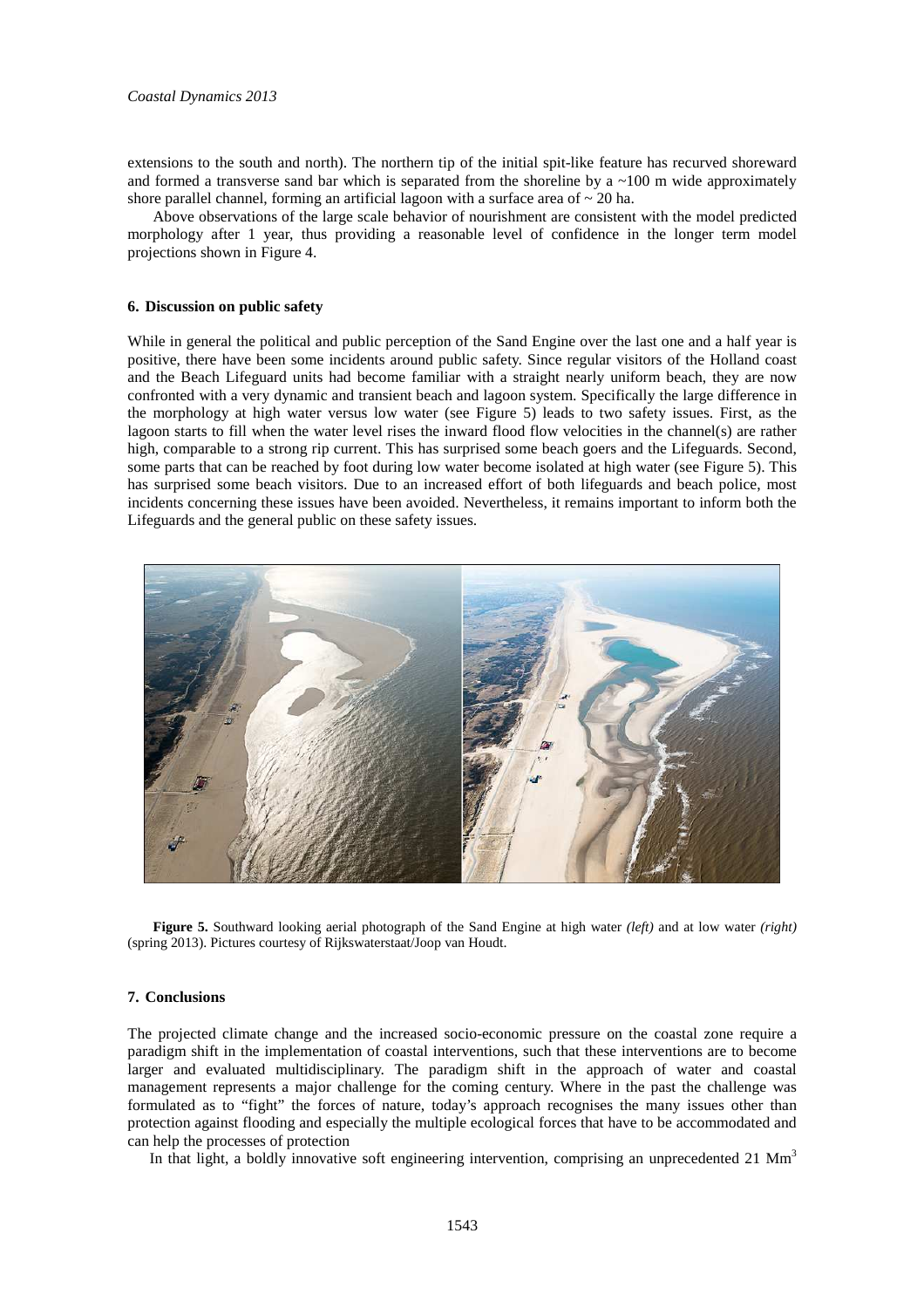sand nourishment known as the Sand Engine, has been recently implemented in the Netherlands. The Sand Engine is a pilot project to test the efficacy of local mega-nourishments as a counter measure for the anticipated enhanced coastal recession due to accelerated sea level rise in the  $21<sup>st</sup>$  century. This single mega-nourishment is expected to be more efficient and economical in the long term than traditional shoreface nourishments that are presently being used to negate coastal recession. Preliminary numerical model results, which qualitatively agree with the  $1<sup>st</sup>$  year of observed morphological evolution of the Sand Engine, indicate that this nourishment will result in the widening of the beach along an 8 km stretch of the coastline, and a beach area gain of 200 ha over a 20 yr period. While the jury is still out on this globally unique intervention, if proven successful, it may well become a global generic solution for combating sea level rise driven coastal recession on open coasts.

### **Acknowledgements**

Marcel Stive, Matthieu de Schipper, Rosh Ranasinghe, Jaap van Thiel de Vries, Martijn Henriquez and Sierd de Vries are partly supported by the ERC-Advanced Grant 291206 – NEMO. Arjan Luijendijk is partly supported by the STW supported NatureCoast project. Field data was collected with the support of EFRO and Building with Nature. The Building with Nature program is funded from several sources, including the Subsidieregeling Innovatieketen Water (SIW, Staatscourant nrs 953 and 17009) sponsored by the Dutch Ministry of Transport, Public Works and Water Management and partner contributions of the participants to the Foundation EcoShape. The program receives co-funding from the European Fund for Regional Development EFRO and the Municipality of Dordrecht.

### **References**

- Bruun, P., 1996. Discussion of "Interdependence of Beach Fill Volumes and Repetition Intervals" by Dette, H.H., Fuehrboeter, A, and Raudviki, A.J. *Journal of Waterway, Port, Coastal, and Ocean Engineering*, 122(2), pp. 103- 104.
- Gratiot, N.; Anthony, E. J.; Gardel, A.; Guacherel, C.; Proisy, C., and Wells, J. T., 2008. Significant contribution of the 18.6 year tidal cycle to regional coastal changes. *Nature Geoscience*, 1, pp. 169-172.
- Grunnet, N.M. and Ruessink B.G., 2005. Morphodynamic response of nearshore bars to a shoreface nourishment. *Journal of Coastal Engineering*, 52, pp. 119– 137.
- Hamm, L.; Capobianco, M.; Dette, H.H.; Lechuga, A.; Spanhoff, R., and Stive, M.J.F., 2002. A summary of European experience with shore nourishment. *Journal of Coastal Engineering*, 47(2), pp. 237–264.
- Hanson, H.; Brampton A.; Capobianco M.; Dette, H.H.; Hamm, L.; Laustrup, C.; Lechuga, A., and Spanhoff R., 2002. Beach nourishment projects, practices, and objectives: a european overview, *Journal of Coastal Engineering*, 47(2), pp. 81–111.
- Houghton, K.J.; Vafeidis, A. T.; Neumann, B., and Proelss, A., 2010. Maritime boundaries in a rising sea. *Nature Geoscience,* 3, pp. 813-186.
- Jonkman, S.N., Stive, M.J.F. and Vrijling, J.K. (2005). New Orleans is a lesson to the Dutch, Editorial. *Journal of Coastal Research*, **21**(6) November 2005; xi-xii
- Kabat P.; Fresco L.O.; Stive M.J.F.; Veerman C.P.; van Alphen J.S.L.J.; Parmet B.W.A.M.; Hazeleger W., and Katsman C.A., 2009. Dutch coasts in transition. *Nature Geoscience*, 2, pp. 450-452.
- Lesser, G.R.; Roelvink, J.A.; van Kester, J.A.T.M., and Stelling, G.S., 2004. Development and validation of a three dimensional morphological model. *Journal of Coastal Engineering*, 51, pp. 883-915.
- Nicholls, R.J.; Wong, P.P.; Burkett, V.R.; Codignotto, J.O.; Hay, J.E.; McLean, R.F.; Ragoonaden, S., and Woodroffe, C.D., 2007. Coastal systems and low-lying areas. *In:* M.L. Parry, O.F. Canziani, J.P. Palutikof, P.J. van der Linden and C.E. Hanson. (eds.) *Climate Change 2007: Impacts, Adaptation and Vulnerability. Contribution of Working Group II to the Fourth Assessment Report of the Intergovernmental Panel on Climate Change,* , Cambridge University Press, Cambridge, UK, pp. 315-356.
- Nicholls, R.J; Hanson, S.; Lowe, J.; Warrick, R.; Lu, X.; Long, A., and Carter, T., 2011. Constructing sea-level scenarios for impact and adaptation assessment of coastal areas: A guidance document. *Supporting Material, Intergovernmental Panel on Climate Change Task Group on Data and Scenario Support for Impact and Climate Analysis (TGICA), Geneva, Switzerland,* 47p.
- Ranasinghe, R.; Duong, T.M.; Uhlenbrook, S.; Roelvink, D., and Stive, M.J.F., 2012. Climate-change impact assessment for inlet-interrupted coastlines. *Nature Climate Change*. DOI 10.1038/NCLIMATE1664.
- Rijkswaterstaat, 1990. A new coastal defence policy for the Netherlands. Dutch ministry of transport and public works policy report, 103p.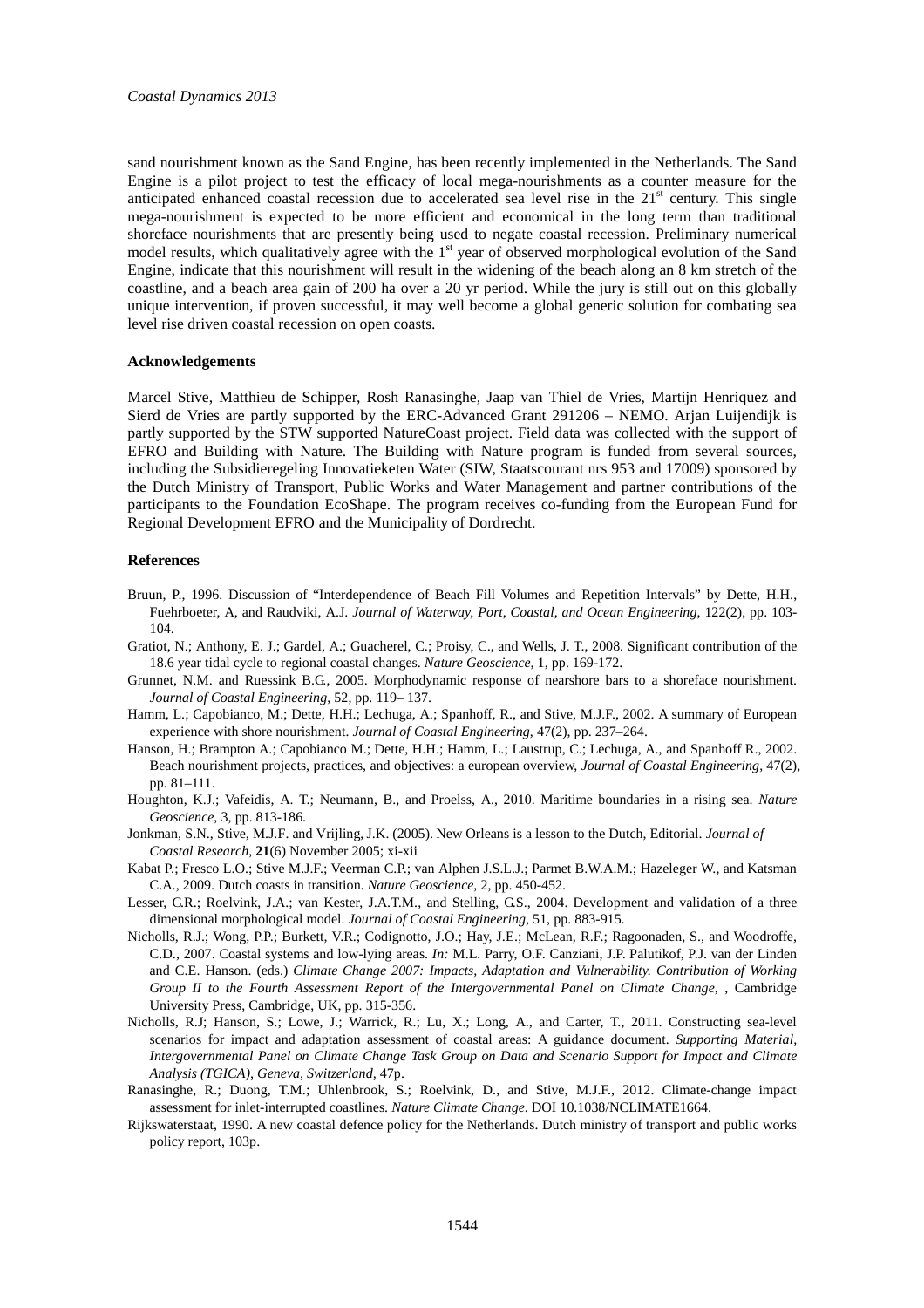- Saeijs, H.L.F., Smits, A.J.M., Overmars, W, and Willems, D. (eds). *Changing Estuaries, Changing Views*. Erasmus University Rotterdam, Radboud University, Nijmegen, 2004, 53 p (http://repub.eur.nl/res/pub/1850/ESM-2004- 005.pdf)
- Stive, M.J.F.; Nicholls, R.J., and de Vriend, H.J., 1991. Sea-level rise and shore nourishment: a discussion. *Journal of Coastal Engineering*, 16, pp. 147-163.
- Stive, M.J.F., Ranasinghe, R., Luijendijk, A.P., de Schipper, M.A., Aarninkhof, S.G.J. and van Gelder-Maas, C. (2013) A new alternative to saving our beaches from sea level rise: the Sand Engine. *Submitted to and accepted by Journal of Coastal Research*.
- van Duin, M.J.P.; Wiersma, N.R.; Walstra, D.J.R.; van Rijn, L.C., and Stive, M.J.F., 2004. Nourishing the shoreface: observations and hindcasting of the Egmond case, The Netherlands. *Journal of Coastal Engineering* 51, pp. 813 – 837.
- van Koningsveld, M.; Mulder, J.P.M.; Stive, M.J.F.; van der Valk, L., and van der Weck, A.W., 2008. Living with sealevel rise and climate change: a case study of the Netherlands*. Journal of Coastal Research*, 24, pp. 367–379.
- Van Son, S.; Lindenbergh, R. C.; de Schipper, M.A.; de Vries, S., and Duijnmayer K., 2010. Monitoring bathymetric changes at storm scale, PositionIT, 9, pp. 59–65.
- Ten Brinke ,W.B.M., Bannink, B.A., 2004. *Risico's in bedijkte termen, een thematische evaluatie van het Nederlandse veiligheidsbeleid tegen overstromen* (*In Dutch: Dutch dikes and risk hikes. A thematic policy evaluation of risks of flooding in the Netherlands*). RIVM rapport 500799002; Beleidsmonitor Water, 242 p (In Dutch) (http://www.rivm.nl/bibliotheek/rapporten/500799002.html)
- Waterman, R.E. *Integrated Coastal Policy via Building with Nature*. 2nd edn. The Hague, 2008, 449 p. (www.ronaldwaterman.com)